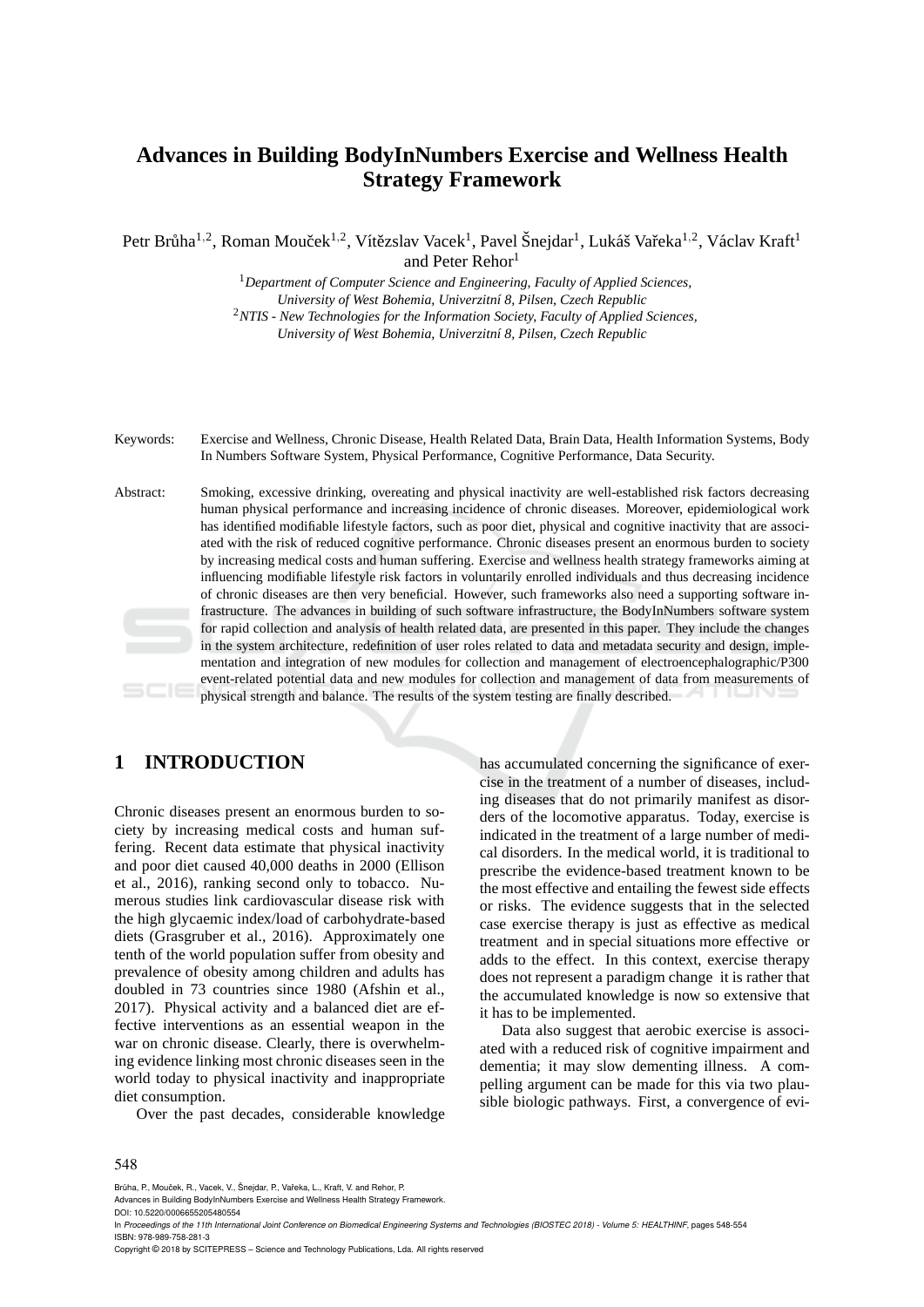dence from both animal and human studies suggests that aerobic exercise may attenuate progression of neurodegenerative processes and age-related loss of synapses and neuropil. This may occur via a direct influence on neurodegenerative disease mechanisms or facilitation of neuroprotective neurotrophic factors and neuroplasticity. Not to be overlooked, however, is a second pathway, cerebrovascular disease. Cerebrovascular burden contributes to dementia risk, especially via small vessel disease (e.g. lacunes and leukoaraiosis). Vascular risk factors are well known to be reduced by aerobic exercise. Thus, ongoing, moderate-intensity physical exercise should be considered as a prescription for lowering cognitive risks and slowing cognitive decline across the age spectrum (Matura et al., 2017).

Numerous noncognitive, nonvascular benefits additionally benefit from exercise, which may be especially relevant to aging population. This includes reduction of osteoporosis and fracture risk (Rizzoli et al., 2009) age-related sarcopenia (Thomas, 2010) and benefits directed at depression (Thomas, 2010) and anxiety (Conn, 2010). An exercise program may improve behavioral management in seniors with dementia (Dunn, 2010) and fall risk (Teri et al., 2003). Importantly, long-term physical activity and fitness reduce mortality risk in the general population. (Kokkinos et al., 2011; Allan et al., 2009).

Mounting evidence shows regular exercise helps reduce levels of brain loss and helps our cognitive abilities as we age. A Florida study demonstrated that exercise at midlife may reduce the odds of dementia in older adults by up to 60 percent (Lee et al., 2010). Such extraordinary findings were corroborated by several other studies, including University of Lisbon study that found that physical activity benefits happen independently of age, education, vascular history or diabetes (Andel et al., 2008).

To address modifiable lifestyle health risk factors, many different wellness intervention projects around the world have been introduced. This paper presents a progress report of such a wellness project that is currently conducted at the Department of Computer Science and Engineering, University of West Bohemia in the Czech Republic, and is called BodyInNumbers (Bruha et al., 2017).

Its focus is on definition and automation of the data collection process in order to capture a huge amount of heterogeneous health related data from many users in various environment in a short time. The architecture of an underlying application has been extended and changes in the architectural design related to the management of user roles and related data and metadata security have been made. A new

module for collection and management of electroencephalographic/P300 event-related potential data and new modules for collection and management of data from measurements of physical strength and balance have been designed, implemented and integrated into the system. A questionnaire given to participants has been digitized. Finally, the related mobile application for rapid collection of health data has been improved.

The paper is organized in the following way. The next section shortly deals with the state of the art in the field of publicly available health related applications that focus on cognitive and/or physical health of its users. Section 3 takes a closer look on the architecture of the BodyInNumbers software system and especially deals with the definition of user roles related to the data and metadata security issues. The 3.2 section brings changes in the system implementation. The last section summarizes the parts of the system that have been already implemented and introduces the future steps.

# **2 STATE OF THE ART**

The effects of a healthy lifestyle on physical and cognitive functions are of interest not only to researchers or physicians, but also to people who feel their own responsibility for their health. Then a well designed, user friendly and secure exercise and wellness system containing a large collection of annotated human health related data could be suitable for further analysis of lifestyle influence on human cognitive and physical performance. The acquisition of human health related data must be also efficient and flexible, both in non-lab and lab conditions. Only a sufficient set of data and metadata (e.g. age, gender and summary of the participant's current life style and health) allows researchers to perform further analysis, e.g. to detect early symptoms of starting chronic diseases.

There are many applications that allow collection of health related data, e.g. the Apple Health App or Google Fit are their well known representatives. Another prime example is Vitabot that specializes in nutrition programs and goal tracking, with the ability to connect personal fitness trainers with users, widely used in the fitness industry (Vitabot.com, 2017). Indares.com (Chmelík et al., 2017) has been developed with the aim to support education and research in the field of physical activity. A variety of games is usually used for cognitive training, e.g. the Lumino City puzzle game (State of Play games, 2014) or My Happy Neuron (HAPPYneuron, 2017). There are also projects utilizing reaction time as a physiological measure (e.g. (Harris et al., 2010; Bolandzadeh et al.,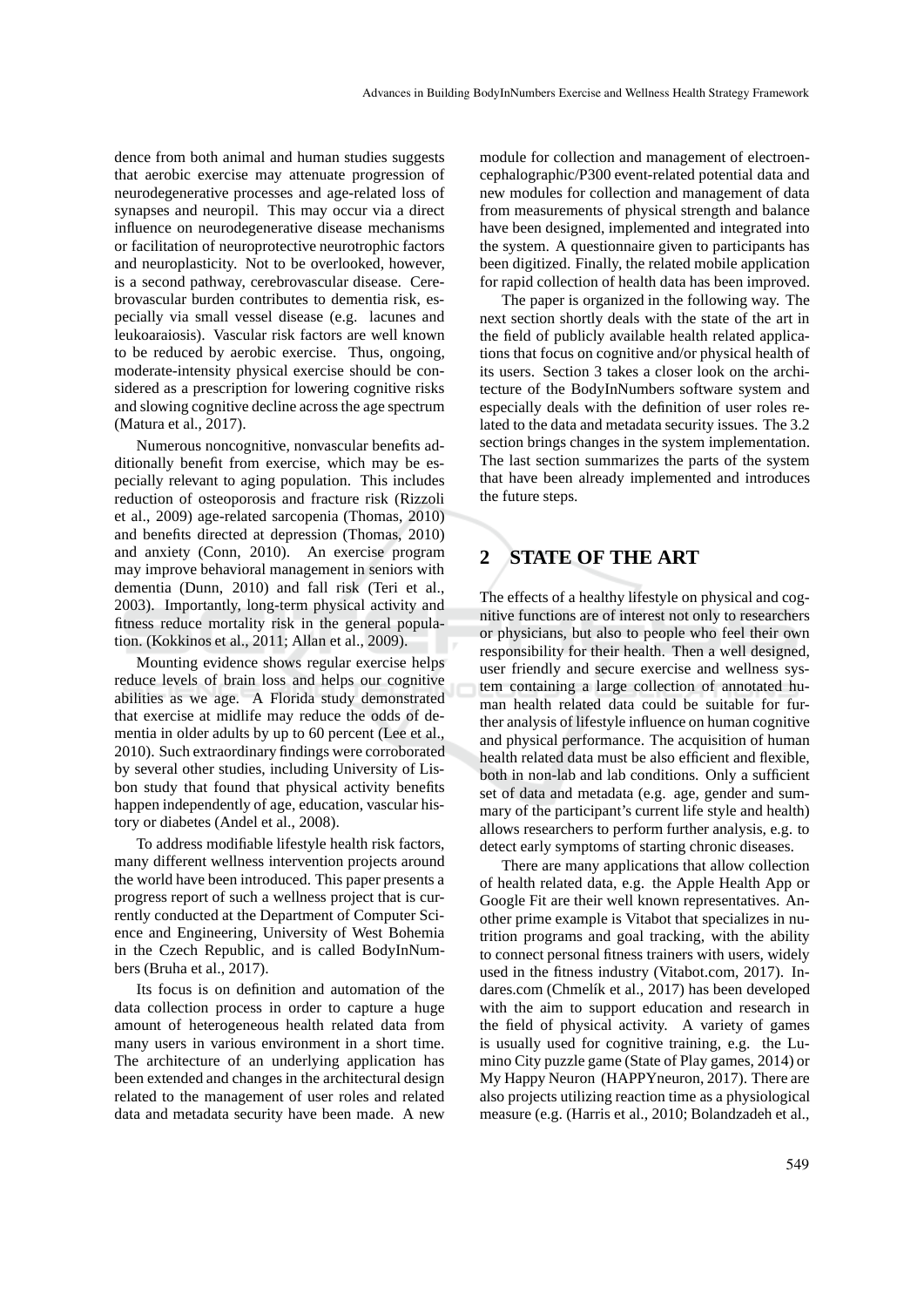#### 2015; Fenesi et al., 2016)).

In contrast to these systems and applications, our BodyInNumbers software system is able to collect and manage two very different data and metadata groups - heterogeneous health related data (including reaction times) and electroencephalographic (EEG) /event-related potential data (ERP) recordings. To the authors best knowledge, there are no systems publicly available that would contain such various data: reaction time data, P300 event-related component data and other supportive health-related data (color vision, spirometry, electrocardiography, blood pressure, blood glucose, body proportions and flexibility) together with corresponding metadata (except others, for example, a summary of the participant's current lifestyle and health).

The set of supportive health-related data was selected from two points of view: it has to represent a basic characteristics of human physical performance and the data have to be easily collected also in nonlab conditions.

# **3 BODY IN NUMBERS SOFTWARE SYSTEM**

## **3.1 Architecture and Design**

The architecture of the BodyInNumbers software system is shown in Figure 1. The system design fully follows the strict legislative requirements for storing and managing personal and sensitive data and metadata. The architecture of the system is thus designed to fit these needs and includes pseudonymization, anonymization and encryption of all sensitive and personal information stored or processed within the system. A set of user roles is defined to access the system functionalities and the data and metadata stored in the system.

The system itself is divided into five essential components: kernel, data warehouse, remote logger, API, and web interface.

#### **3.1.1 User roles**

On the basis of activities that a user can perform within the BodyInNumbers software system and on the basis of privileges when accessing the data and metadata stored in the system the following user groups have been proposed:

• Data acquisition group – people who are permitted to set a data recording procedure/collect data/manage and verify collected data.

- **–** coordinator a person responsible for the definition of a data collection procedure, he/she can determine the data collection procedure within the application,
- **–** leading experimenter a person responsible for the correct conduction of a specific measurement and for the quality of resulting data and metadata, he/she can view measured data and edit them in the application,
- **–** experimenter a person responsible for the measurement itself, he/she can insert new data into the application.
- Control authority group executives have access to the data stored in the system.
	- **–** ethics committee can view a list of experiments and measured data in anonymous and pseudonymous form,
	- **–** top management of the corresponding departments, faculties and research centers – can view anonymous and pseudonymous measured data.
- Research group people who work with measured data. They have access to any data according to their permissions.
	- **–** data analyst can view and export any data in the anonymous form,
	- **–** nutritional counselor can view any measured person in the anonymous and pseudonymous form,
	- **–** physiotherapist can view any measured person in the anonymous and pseudonymous form,
	- **–** cognitive trainer can view any measured person in the anonymous and pseudonymous form.
- Technical support group people who can view all data and have full access to the application.
	- **–** data manager person with full permission to view, edit and delete measured data. He/she is the only person who can access personal data and metadata via the web interface,
	- **–** security administrator person with an access inside server for configuration,
	- **–** system operator owner of the system.
- Participants group people who participated in the measurement can access only their data and metadata.

### **3.1.2 Kernel**

Kernel is the most vital and secured component of the system. It is accessible only within a private network and direct access is granted to a very limited number of users and services. The main responsibility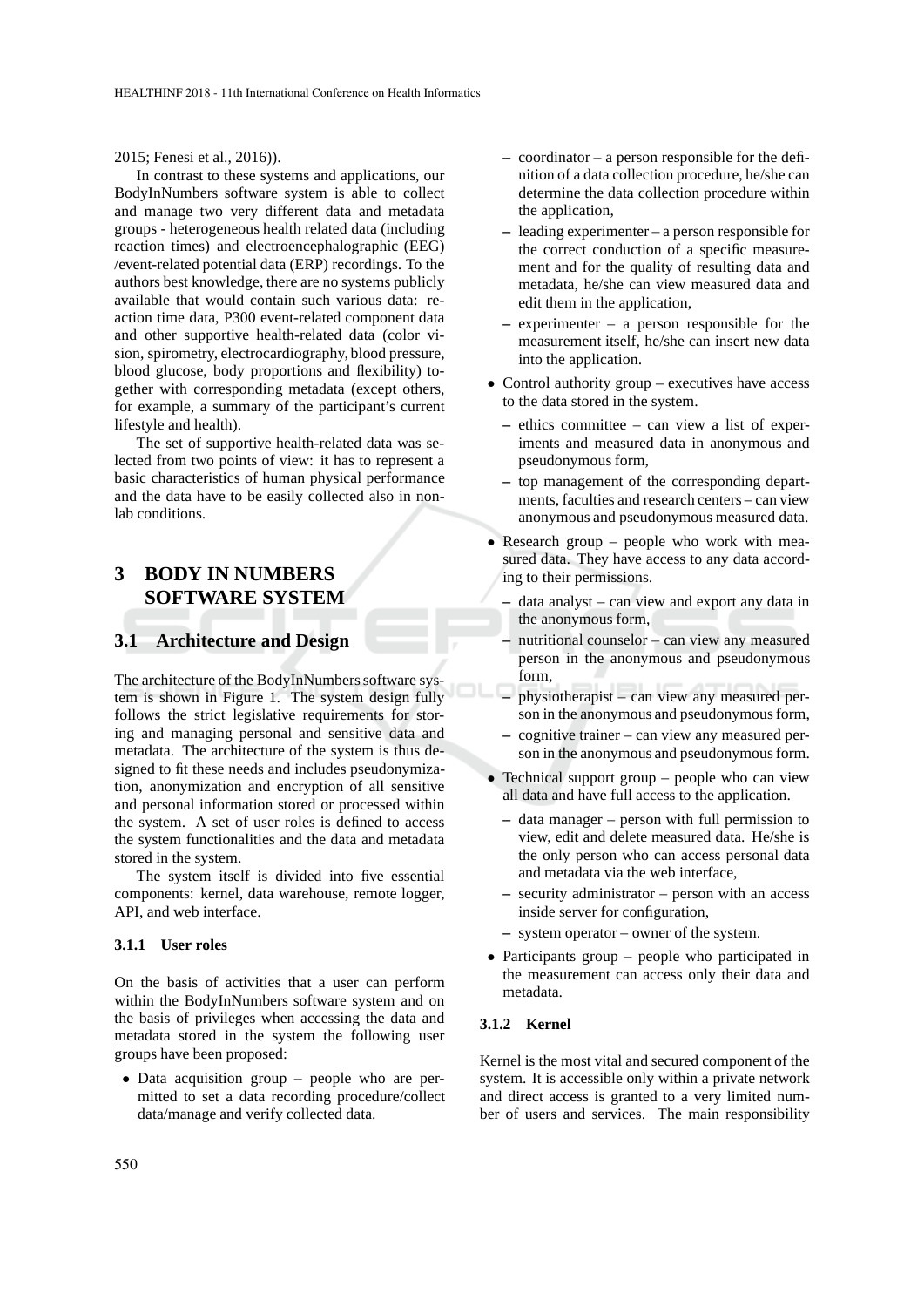

Figure 1: Software prototype architecture.

of the kernel is encryption and decryption of health related data based on asymmetric cryptography and anonymization of all personal data when these are transferred out of the kernel.

Health related data processed inside the kernel are divided into several groups (based on their content, sensitivity, etc.). Each data group has its unique pair of keys, one key for data encryption and the second one for data decryption. The keys are associated with the presented user roles and privileges within the BodyInNumbers system.

For example, John who is a diabetes data analyst has a privilege to read measured data inside the diabetes data group only, this privilege is associated with the single decryption key of this data group. Jane as a member of the data acquisition group has privileges associated only with the encryption keys, i.e. she is able to encrypt and send measured data but cannot read them (or any other data) after their encryption. Moreover, the user does not bear any knowledge about cryptography procedures running in the background.

Decryption is handled only by the kernel, while encryption may be delegated to the client side in some cases to decrease the server load. The data processed and encrypted inside the kernel are persistently stored in the data warehouse.

### **3.1.3 Data Warehouse**

The collection of personal data and design and implementation of their storage are managed according to law. The data warehouse component consists of several database servers running on separate machines. It ensures data replication to prevent possible data loss and suitable data distribution, i.e., for example that the subject's informed consent containing subjects name and contact is not stored on the same physical machine as subjects measured data to prevent any possible personal information leakage.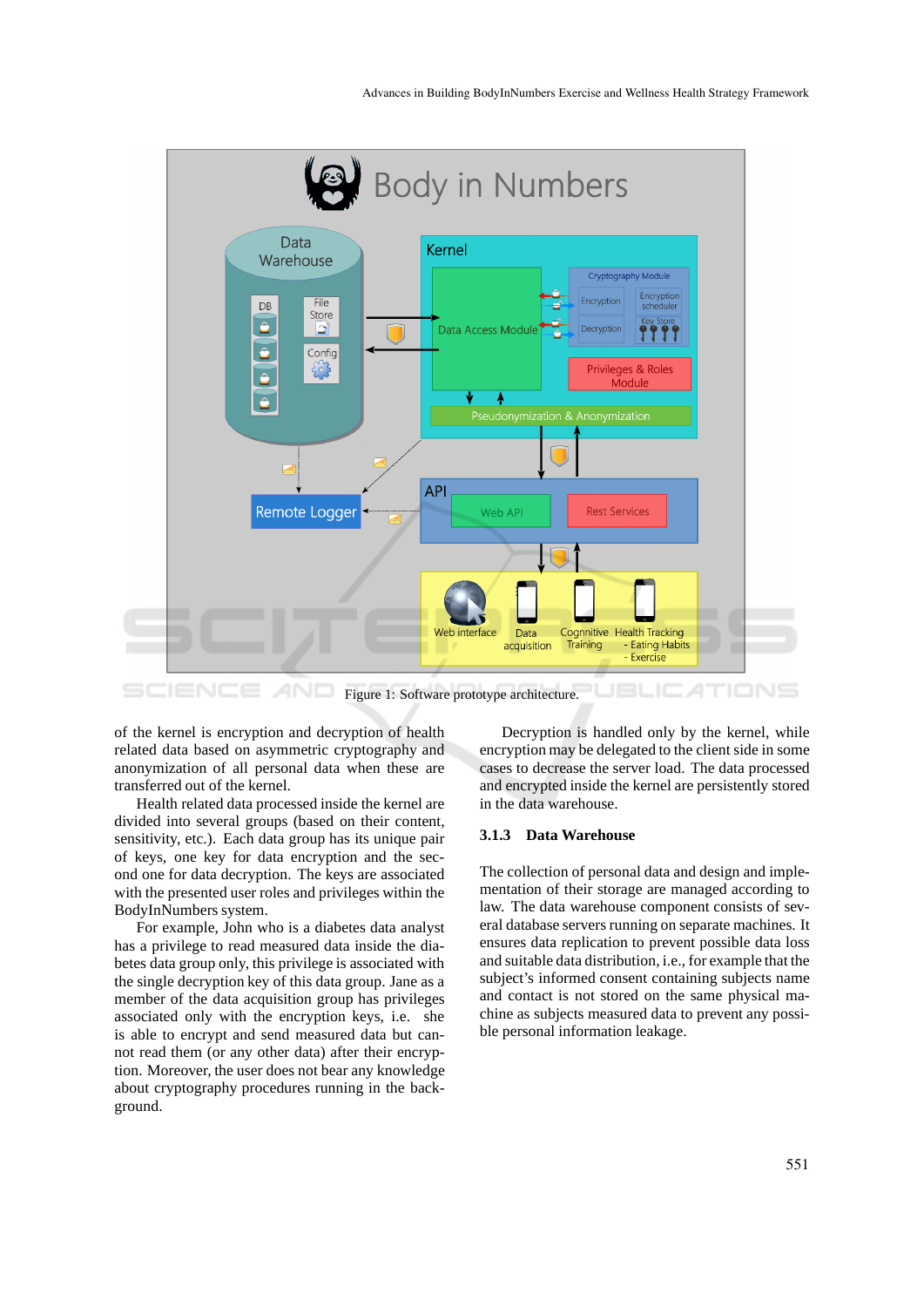### **3.1.4 API**

The application programming interface (API) is a component which serves as a gateway to the BodyIn-Numbers system. Communication with API is ensured by using a secured channel (https, authentication tokens,...). The request or measured data are passed to the kernel when authentication and authorization is finished.

## **3.1.5 Web Interface**

The web interface component (the bottom part of Figure 1) enables users to visualize, edit, insert and export health related data. It is also provides necessary functionality for data acquisition group (scheduling of measuring sessions, planning of technical and human resources etc.) and basic statistical and analytical functionality. All requests of this component are handled by the REST based API.

## **3.2 Implementation and Deployment**

### **3.2.1 Kernel and API**

The design takes into account the appropriate storage and backup of health related data. The disadvantage is that every operation over the data is expensive (delegation of requests, multiple encryption). For this reason, the optimized source code of server-side components will be re-implemented in C++.

### **3.2.2 Web Interface**

The web interface is based on the Flask micro python framework and MVC pattern. All functionality is structured into separated modules covering specific parts of the system. The functions of modules are tied to the kernel of the system. Every operation which requires data must request the system kernel for them. Rest API is defined for collecting data from client devices.

- The General module covers functionalities affordable also for non-logged users.
- The Admin module serves for the administration of users and application setting.
- The Measurement module includes the definition of the measurement procedure and overall data management including viewing, adding, editing and deleting records.
- The Experiment module provides features for adding, editing and deleting experiments.
- Each experiment requires its own set of measuring devices. The Equipment module stores them in the database and provides tools for their management.
- The QR generator module generates QR codes into a PDF document given to the participant. Each person has his/her numerical identifier included in his/her QR code.
- The File Storage module provides an interface for uploading and downloading files.
- The Brain module serves for the P300 eventrelated potential data processing.
- The Reaction module has features for statistical processing of hand and leg reaction time and graph view.
- The Cardio module computes basic statistics from heart and blood data
- The Respiration module shows statistics from spirometry and stress spirometry data.
- The Fitness module is processing body for proportion, strength and balance data.

While the Brain and Fitness modules were newly designed, implemented and integrated within the software system, other modules were only partly redesigned and reimplemented.

## **3.3 Testing**

ΙC The software prototype has been tested on 124 healthy participants both in lab and non-lab environment (e.g. during the Days of science and technologies 2017 that were held on the Pilsen main square in September 2017) according to the following procedure.

After registering and signing the informed consent within the mobile application, each participant obtained a QR code ticket and continued to fill in an electronic motivational questionnaire containing a set of 19 single choice questions to provide a basic overview of participant's current lifestyle and health condition. Immediately after that participants took part in individual measurements organized at nine individual sites located in a big tent. Each site was equipped with appropriate hardware and software tools related to the specific measurement. It was operated by at least one human expert who also provided the participant with information about the related measurement. There was an information desk that served both for registration of participants and provision of measurements results.

Although there was a recommended route between individual measurement sites, in fact, the participants could visit them in any order (see the schema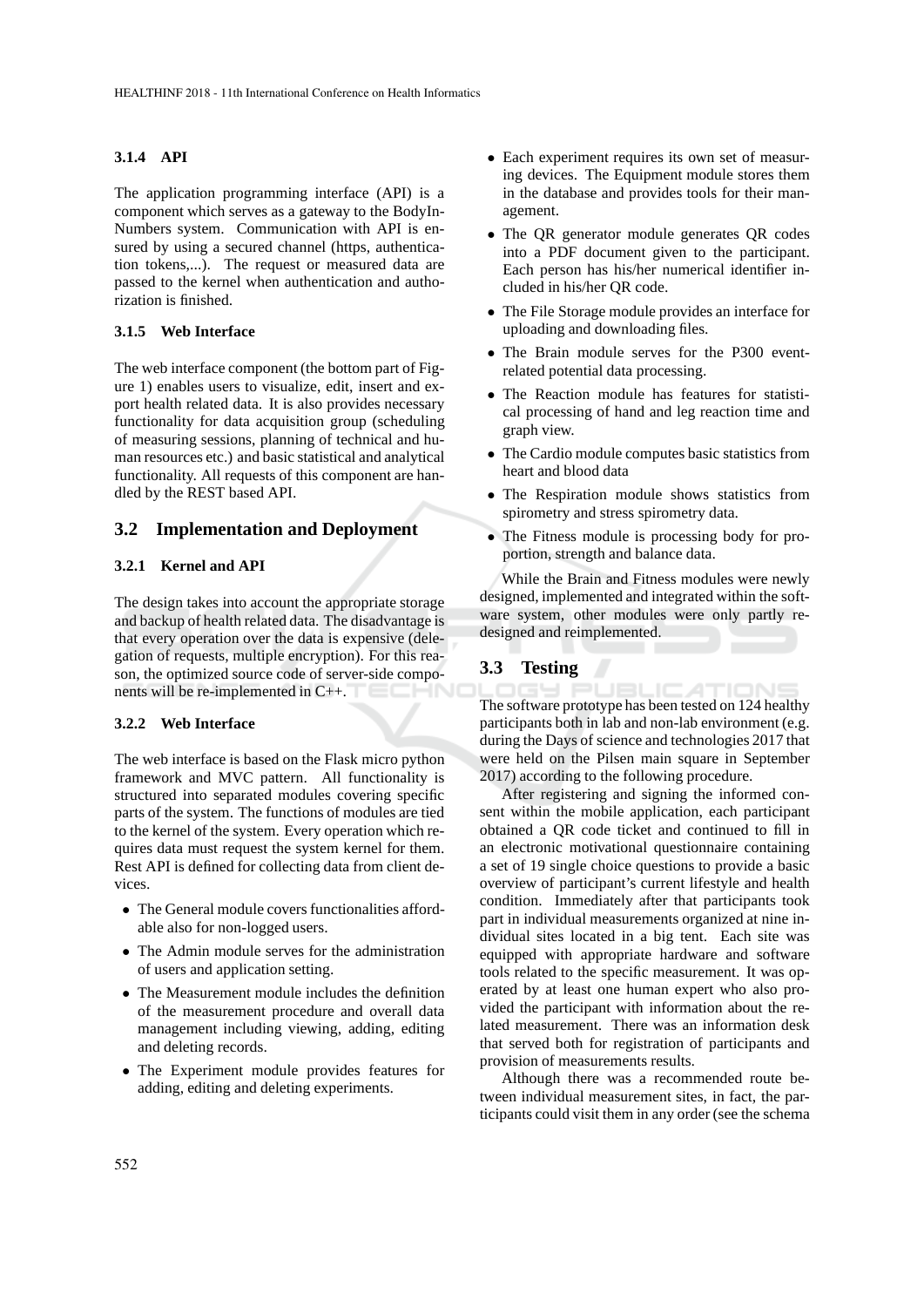of measurement sites and the recommended route in Figure 2). They were also not required to complete all the measurements and could have interrupted the measurement cycle at any time. Only in the best case they visited all the measurement sites and filled in all questions in the questionnaire. The complete data collection procedure took approximately 30 minutes.



Figure 2: Schema of measurement sites and recommended route between them.

When a single measurement was completed (see e.g. the schema for the Brain and senses measurement site in Figure 3), the obtained data were inserted using the web interface into the BodyInNumbers software system. When the participant finished his/her last measurement, he/she was provided with the results (measured values) from all visited measurement sites. The results were organized on the web page according to the participant's QR code.



Figure 3: Schema of the measurement site Brain and senses.

## **4 CONCLUSIONS**

In this paper we presented an extension of the BodyInNumbers software system for the exercise and wellness health strategy framework. This software system serves not only for rapid collection of health related data but finally for the wellness intervention program aiming at modifiable lifestyle factors that often contribute to incidence of chronic diseases. The most important extended parts of the software system include the definition of the user roles that have a direct impact on the security of the data and metadata stored in the system and design, implementation and integration of the Brain and Fitness modules that enable greater variability of collected data and metadata. The system functionalities were validated during its real deployment.

The next steps in the system design and development include the revision of used terminologies and extension of data processing methods. The system is planned to be deployed within an intervention program to store, analyze and visualize health-related data and their interpretations.

## **ACKNOWLEDGMENTS**

This publication was supported by the UWB grant SGS-2016-018 Data and Software Engineering for Advanced Applications and the project LO1506 of the Czech Ministry of Education, Youth and Sports under the program NPU I.

## **REFERENCES**

- Afshin, A., Forouzanfar, M. H., Reitsma, M. B., Sur, P., Estep, K., Lee, A., Marczak, L., Mokdad, A. H., Moradi-Lakeh, M., Naghavi, M., et al. (2017). Health effects of overweight and obesity in 195 countries over 25 years. *The New England journal of medicine*, 377(1):13–27.
- Allan, L. M., Ballard, C. G., Rowan, E. N., and Kenny, R. A. (2009). Incidence and prediction of falls in dementia: a prospective study in older people. *PloS one*, 4(5):e5521.
- Andel, R., Crowe, M., Pedersen, N. L., Fratiglioni, L., Johansson, B., and Gatz, M. (2008). Physical exercise at midlife and risk of dementia three decades later: a population-based study of swedish twins. *The Journals of Gerontology Series A: Biological Sciences and Medical Sciences*, 63(1):62–66.
- Bolandzadeh, N., Kording, K., Salowitz, N., Davis, J. C., Hsu, L., Chan, A., Sharma, D., Blohm, G., and Liu-Ambrose, T. (2015). Predicting cognitive function